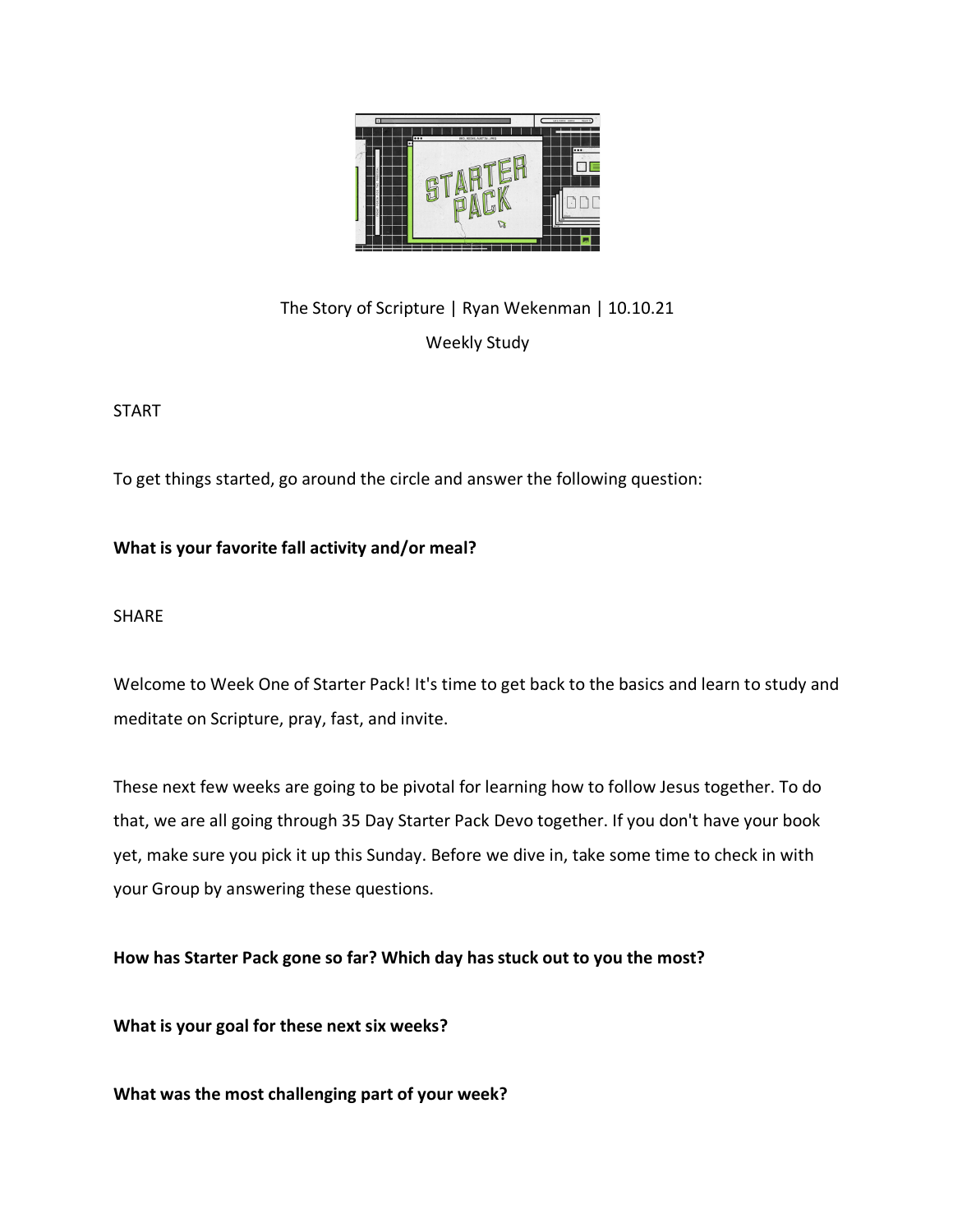**What was the highlight of your week?** 

GROW

### **Read Matthew 27:45-54**

## **What do you know about this passage of Scripture? Where is it taking place?**

## **If you were present in that moment, what do you think you would be feeling or thinking?**

Whether you have gotten to Day 4 of Starter Pack or not, that is the day we read about the climax of the whole Story of Scripture. After living a sinless life for 33 years, Jesus laid down his life so that we could go free. As Paul writes in 2 Corinthians 5:21, "God made him who had no sin to be sin for us, so that in him, we might become the righteousness of God."

#### **Take a moment and reflect on that verse. What does that verse mean for you personally?**

As difficult as it can be to read about Jesus's sacrifice on the cross, we have to remember that Jesus did this for us because he loves us. As the writer of Hebrews says, "For the joy set before him he endured the cross, scorning its shame, and sat down at the right hand of the throne of God" (Hebrews 12:2).

#### **How does reflecting on this event shape your view of God's love for you?**

M O V E

## **Read Acts 2:44-47**

#### **What stuck out to you from this snapshot of the early church?**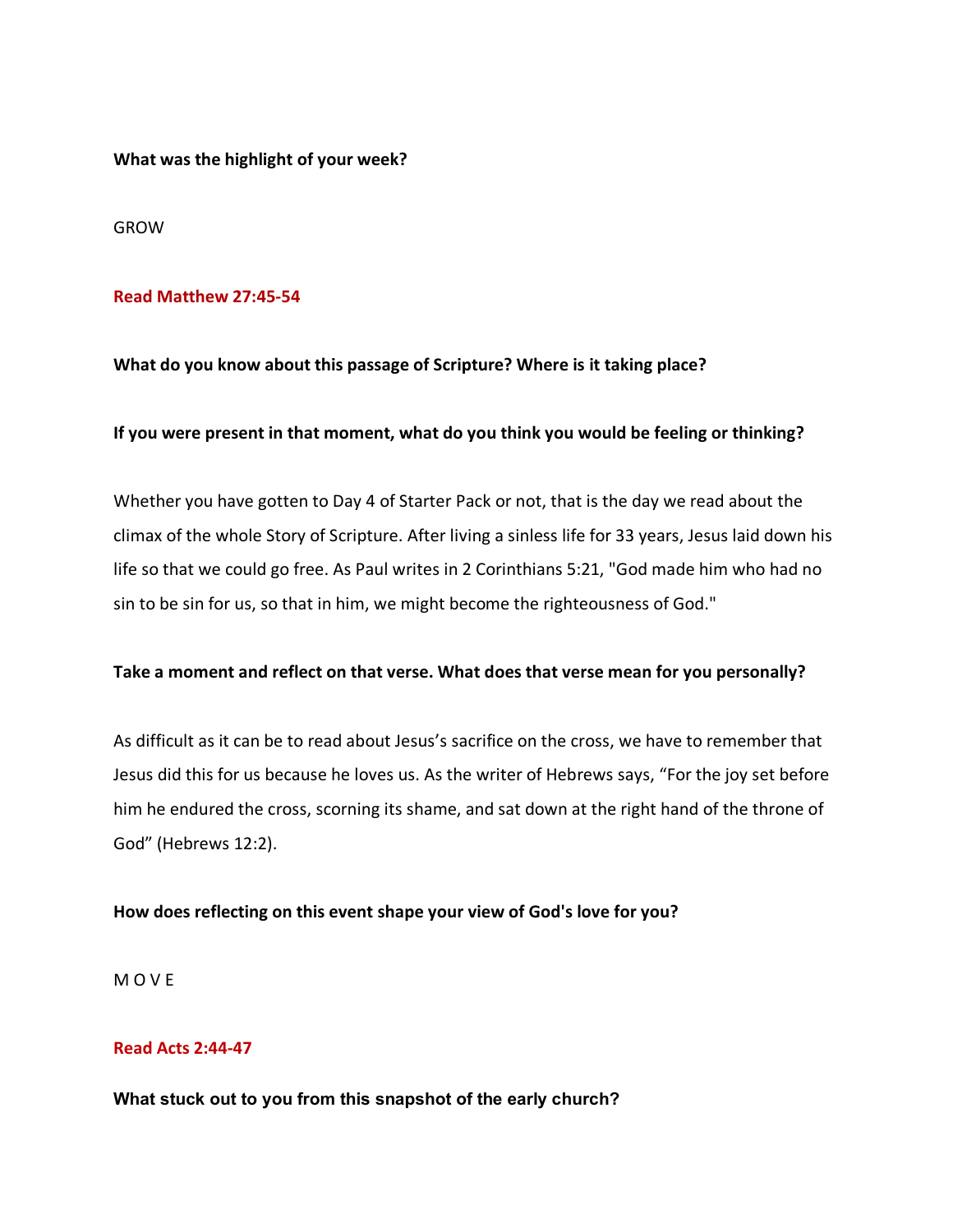# **What is one thing your Group can learn and work on from the early church?**

On Day 5 of Starter Pack, you will read about the early church. In Matthew 28, Jesus gives us a Great Commission to go make disciples and teach people how to follow Jesus. The Church is God's plan for carrying out that Great Commission. Acts 2 is the story of where and how the church began. After an amazing day of ministry, the followers of Jesus began to set up some structure to help the movement flourish.

As you just read they:

- Shared all they had to help those in need.
- Met together frequently.
- They ate together.
- They worshipped.
- They continued to grow.

**As you read that list, which of those is your Group doing? Which ones do you need to work on?** 

**What is one practical step you can take this week to fellowship more like the church in Acts?** 

#### P R A Y

We need prayer now more than ever. Spend some time-sharing prayer requests. If you are in a coed group, consider breaking off into two groups (or calls if you are an online group) to share more freely.